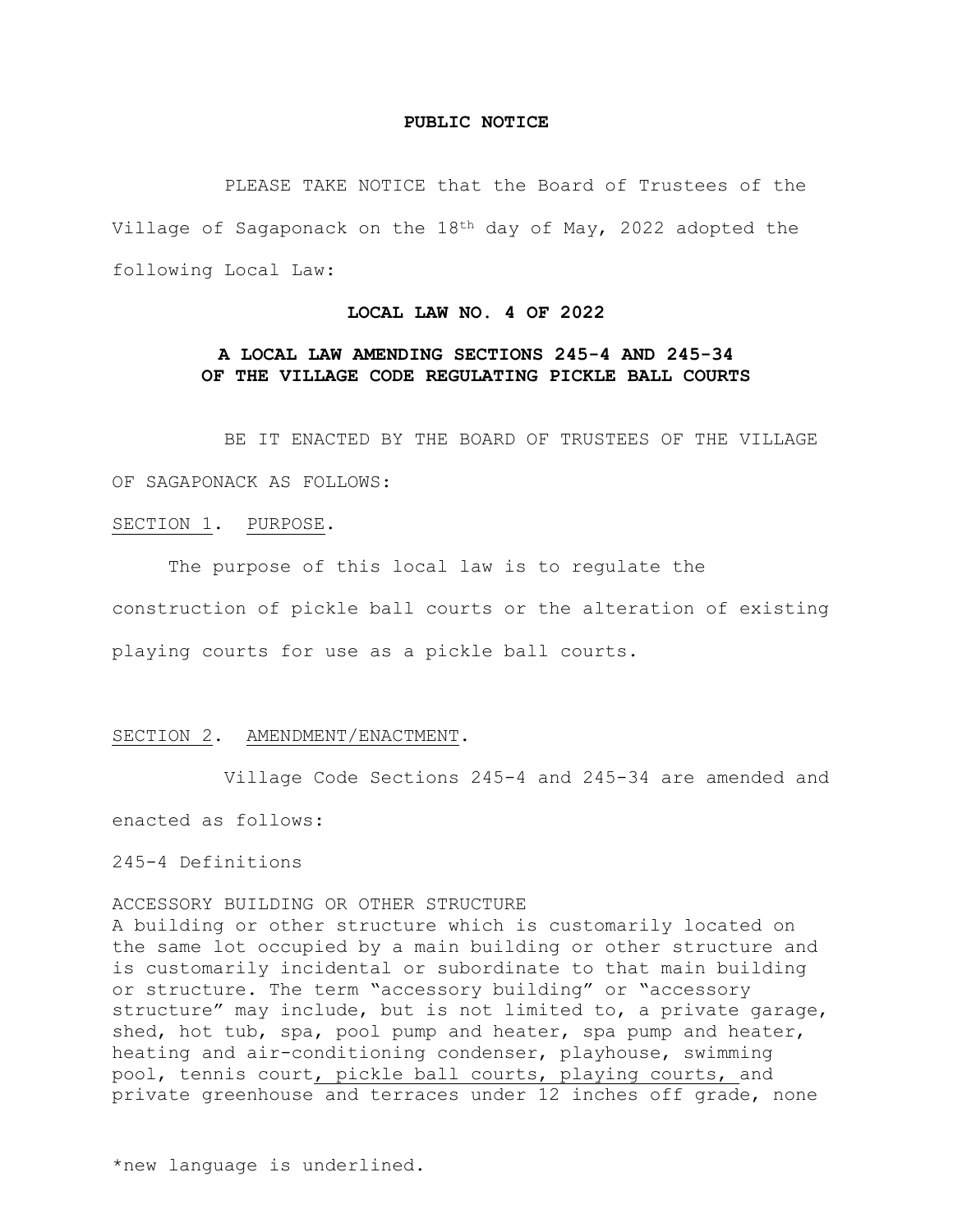of which shall be designed and/or constructed or used for sleeping or cooking.

## PICKLE BALL COURT

A structure wholly or partially outdoors constructed on the ground consisting of a playing area of whatever composition used to engage in the game of pickle ball. A backstop, if constructed, consisting of netting, fencing or similar material and designed to prevent the passage of play balls shall also be part of a pickle ball court all of which shall not exceed overall dimensions of 30 feet by 60 feet.

## PLAYING COURT

A structure, or part thereof, which is designed or used for playing sports and consists of a playing surface. All associated netting, fencing, backstops, decks, slabs, patios, pavilions, pergolas, open-walled roofed structure and other improvements shall be considered part of the playing court. Tennis courts, handball courts, racquetball courts, volleyball courts, pickle ball courts, basketball courts, ice rinks and other similar facilities shall be deemed included in this definition. A bocce court is not included.

245-34 Placement of accessory buildings and uses in all districts.

S. Construction of new pickle ball courts, or conversion of any playing courts or tennis courts for playing pickle ball, shall be subject to the following standards:

[1] pickle ball courts are only permitted in R-80 and R-120 Residence Zones.

[2] new stand-alone pickle ball courts shall be: (i) setback 60 feet from the nearest property line and must be sunken at least 4 feet when measured from the lowest adjacent existing grade; and

(ii) must be surrounded on three sides by a 6 foot sound attenuation wall, placed no further than 10 feet from the edge of the court, constructed of a minimum of ¾ inch solid boards, and with the middle section of the wall on the court side closest to the nearest adjoining property line.

[3] conversion of an existing tennis court to a pickle ball court shall be permitted:

|                                                           |  |  | (i) if the court is at least 4' below grade, a |  |  |  |
|-----------------------------------------------------------|--|--|------------------------------------------------|--|--|--|
| solid noise barrier of at least 34 thick, 6' high must be |  |  |                                                |  |  |  |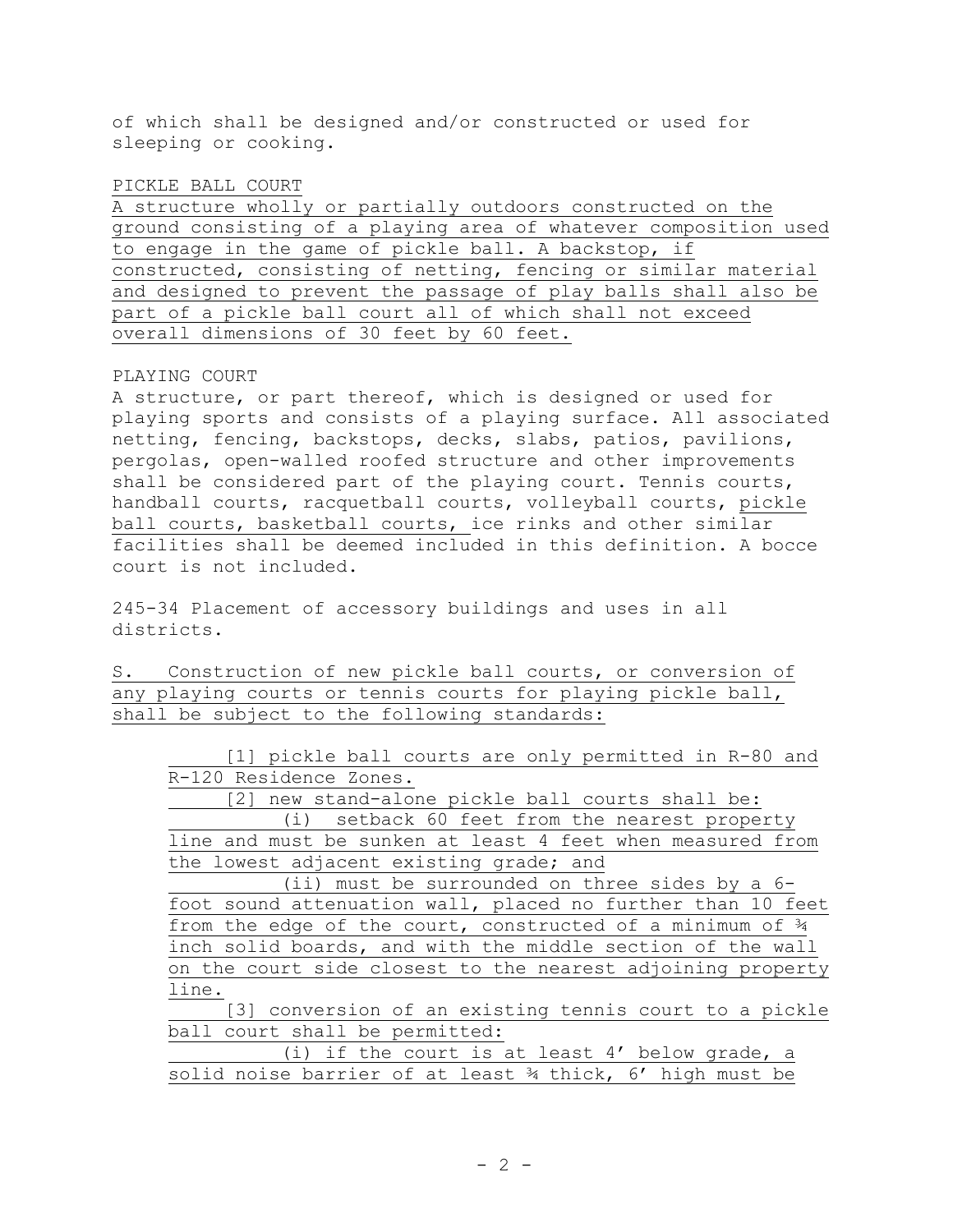installed along the length of the two sides of the court closest to property lines; and

(ii) if the court is at grade, a solid noise barrier at least 34 thick, 8' high must be installed along the length of three sides of the court, with the middle section of the wall on the court side closest to the nearest adjoining property line.

[4] at the discretion of the Building Inspector, AcoustiFence or a similar product with at least the same dbA noise reduction impact may be used in lieu of the solid fencing required in (i) or (ii) above as long as the height from the court surface is at least 8 feet and the AcoustiFence covers three sides.

T. Construction of new tennis courts and playing courts, other than pickle ball courts, shall be subject to the following standards:

[1] playing courts require 150% of accessory structure setbacks. Any provision foregoing to the contrary notwithstanding a tennis court which is sunken at least 4' measured from the lowest adjacent grade and includes an acoustic barrier and is issued a permit by the Board of Trustees shall not be subject to a 150% setback.

245 Attachment 2 "Residence Districts Table of Dimensional Regulations"

Notes 6: Reserved

SECTION 3. SEQRA.

This is a Type II action under 6 NYCRR  $$617.5(C) (26)$ .

#### SECTION 4. SEVERABILITY.

Should any part or provision of this local law be decided by the courts to be unconstitutional or invalid, such decision shall not affect the validity of the local law as a whole nor any part thereof other than the part so decided to be unconstitutional or invalid.